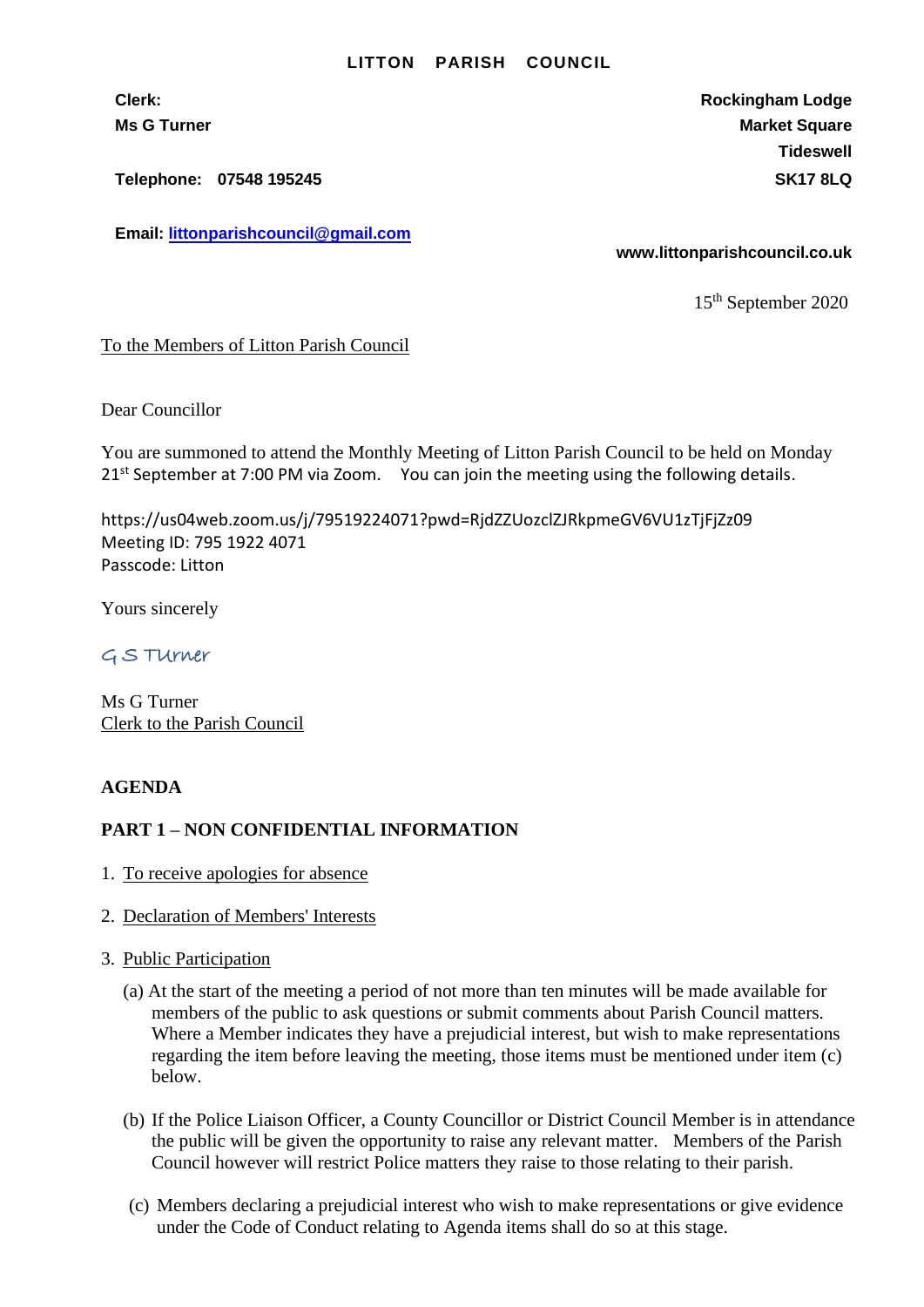To determine which items, if any, from the Agenda should be taken with the public excluded. If the Parish Council decides to exclude the public, it will be necessary to pass a resolution in the following terms:

"to consider a resolution under the Public Bodies (Admission to Meetings Act 1960) s1 to exclude members of the press and public in order to discuss item number ..."

This item will then be discussed with press and public excluded.

- 4. To confirm the minutes of the Monthly Meeting held on  $20<sup>th</sup>$  July 2020
- 5. Actions from the minutes
	- 2174 Litton Telephone Kiosk Adoption review of electrical installation (KO)
	- 2177 Dog Fouling (RR)
	- 2221 Seating area at Cressbrook Village Green (All)
	- 2236 Website Accessibility Regulations (RR/Clerk) (draft statement to follow via email)
	- 2250 Parking, signage and overgrown verges at Cressbrook (All)
	- 2251 Renewal of play chip at the playground (All)
	- 2252 Playground improvements (RR) (see survey results attached)
- 6. Camper vans parking in Cressbrook car park (see emails attached)
- 7. Retendering of handy person and grass cutting contracts from 1st April 2021 (current contracts attached)
- 8. Ongoing maintenance of defibrillator at Litton Village Hall (see email attached)
- 9. Request for memorial tree on the Village Green in Litton
- 10. Alterations to weed spraying by DDDC in Litton (see email attached)
- 11. Planning Applications

Application Number: NP/DDD/0920/0812 **-** Lane End Farm, Mires Lane, Litton, Development Description: Erection of agricultural barn

Application Number: NP/DDD/0920/0811 **-** 85 Ravensdale Cottages, Unnamed Track From C97 to Ravensdale Cottages, Cressbrook,

Development Description: Listed building consent: Relocate existing stud-partition 300mm, removal of plasterboard sheet 500mm x 750mm in cupboard, new simple narrow 400mm staircase to access attic.

- 12. Reported damage to grave stone at Litton Cemetery (All)
- 13. Tree Guards (NG)
- 14. Extension of white line opposite Hall Lane to enable the service bus space to turn round
- 15. Special dispensation request from Councillor Gregory
- 16. Proposed donations under S137
- 17. Request for footpath near new houses at Litton Dale
- 18. Finance (Clerk)
	- (a)Accounts for Payment (to follow via email)
	- (b) Clerk's pay award